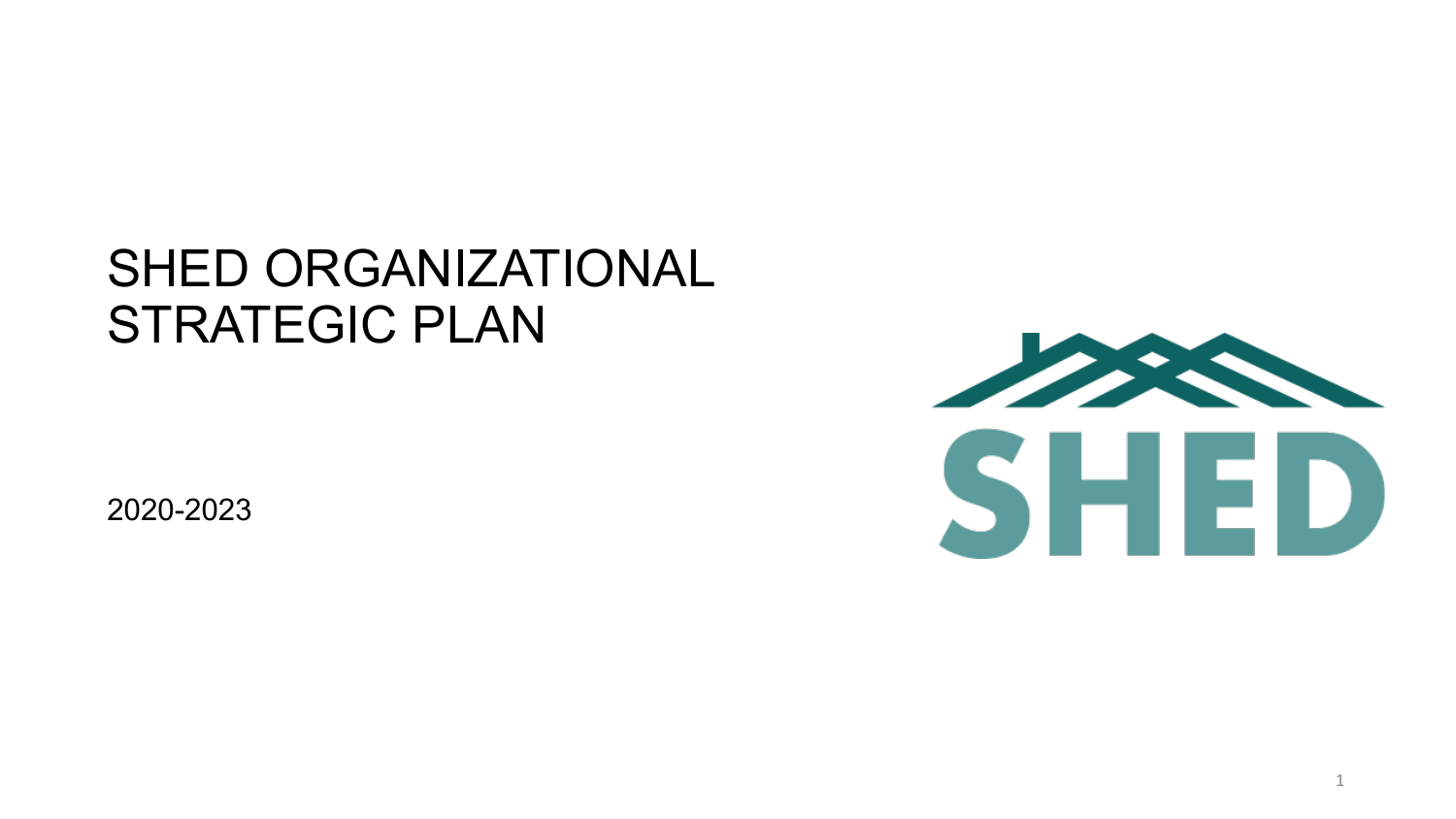# **Mission**

#### Building stable foundations for **accessible and inclusive communities.**

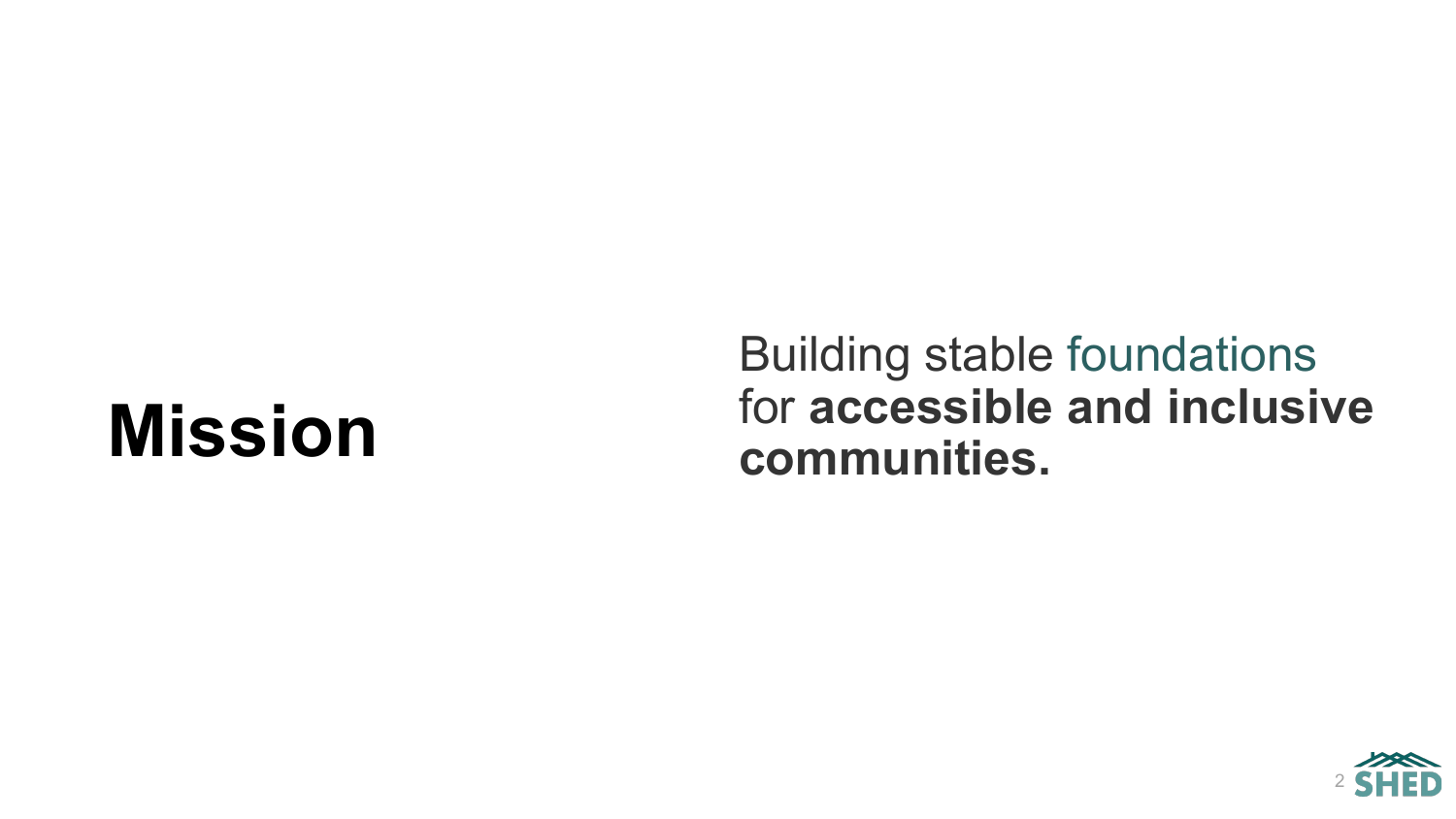# **Foundations**

- Ensure decent housing that is affordable to low-income and moderate-income people
- Stay accountable to low-income community residents
- Amplify the voices of vulnerable citizens
- Prioritize health, safety, racial equity, care for the environment, and accessibility
- Build and protect community equity and generational wealth
- Create intergenerational community by keeping people in their homes, helping older adults to age in place, and providing opportunities for youth
- Form partnerships to strengthen neighborhoods

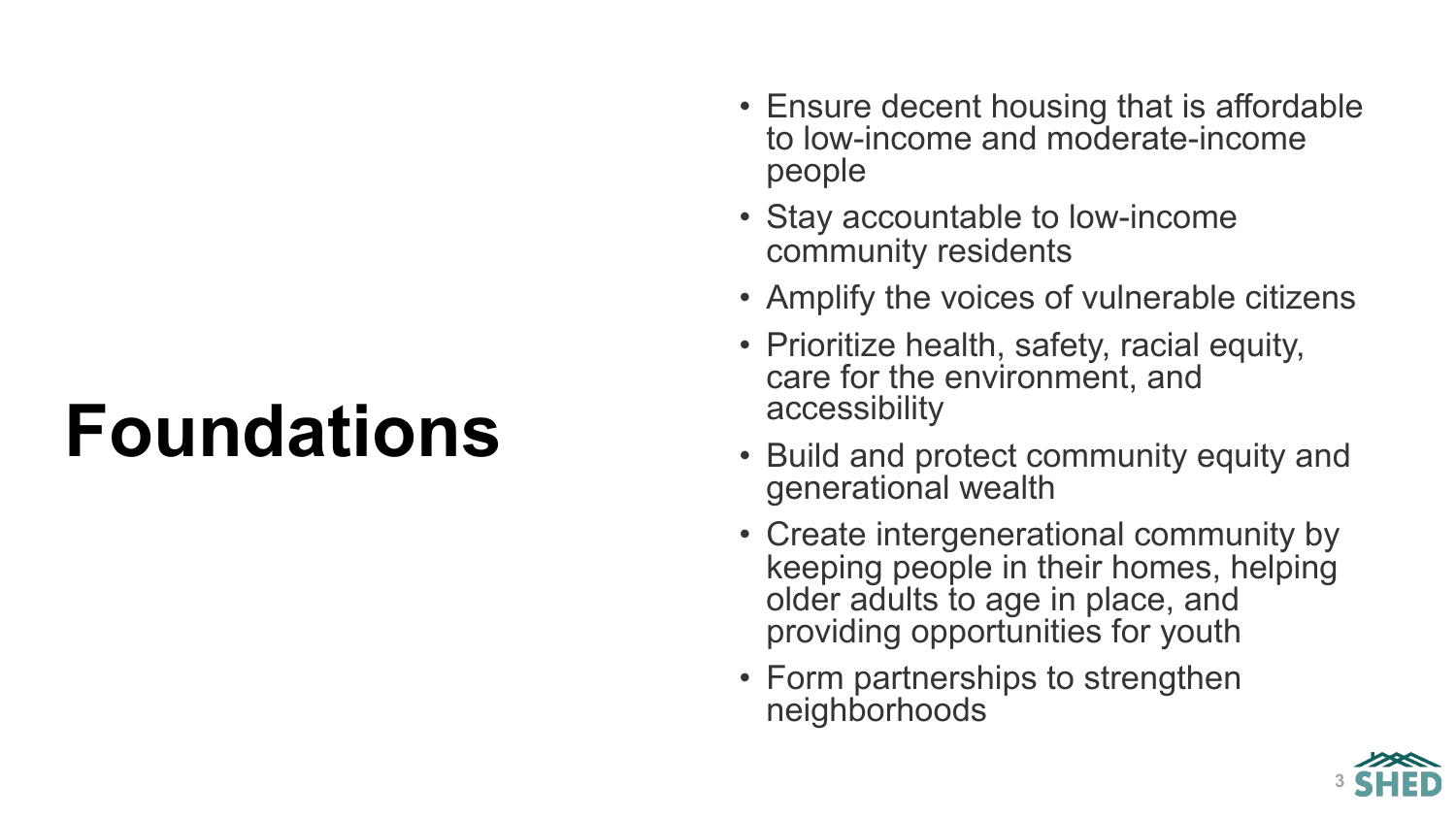# **Program Areas**





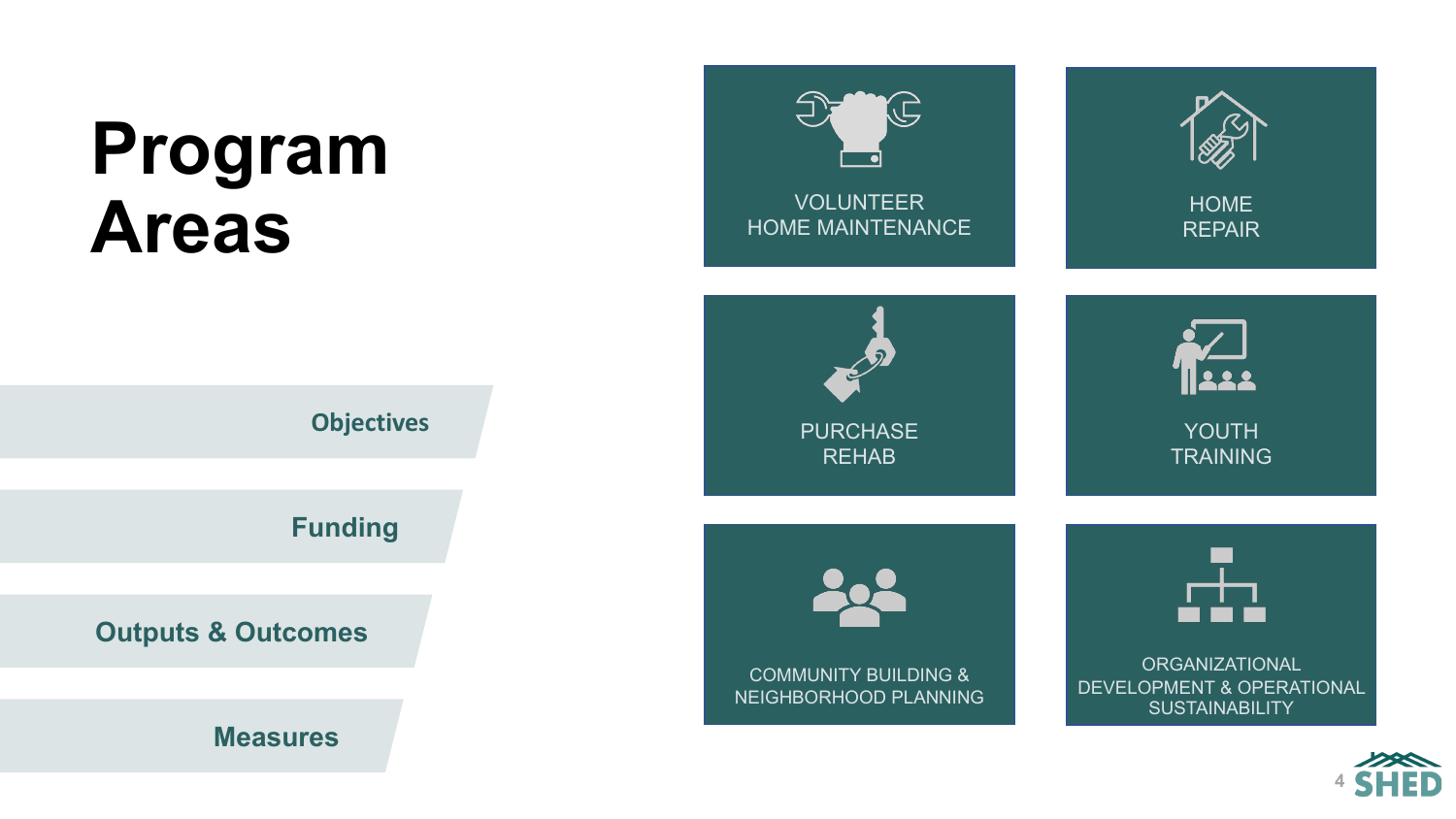

The **Volunteer Home Maintenance** program seeks to provide low-income residents, seniors, veterans, and residents with disabilities with exterior home maintenance assistance while offering meaningful volunteer experience for community members and youth.

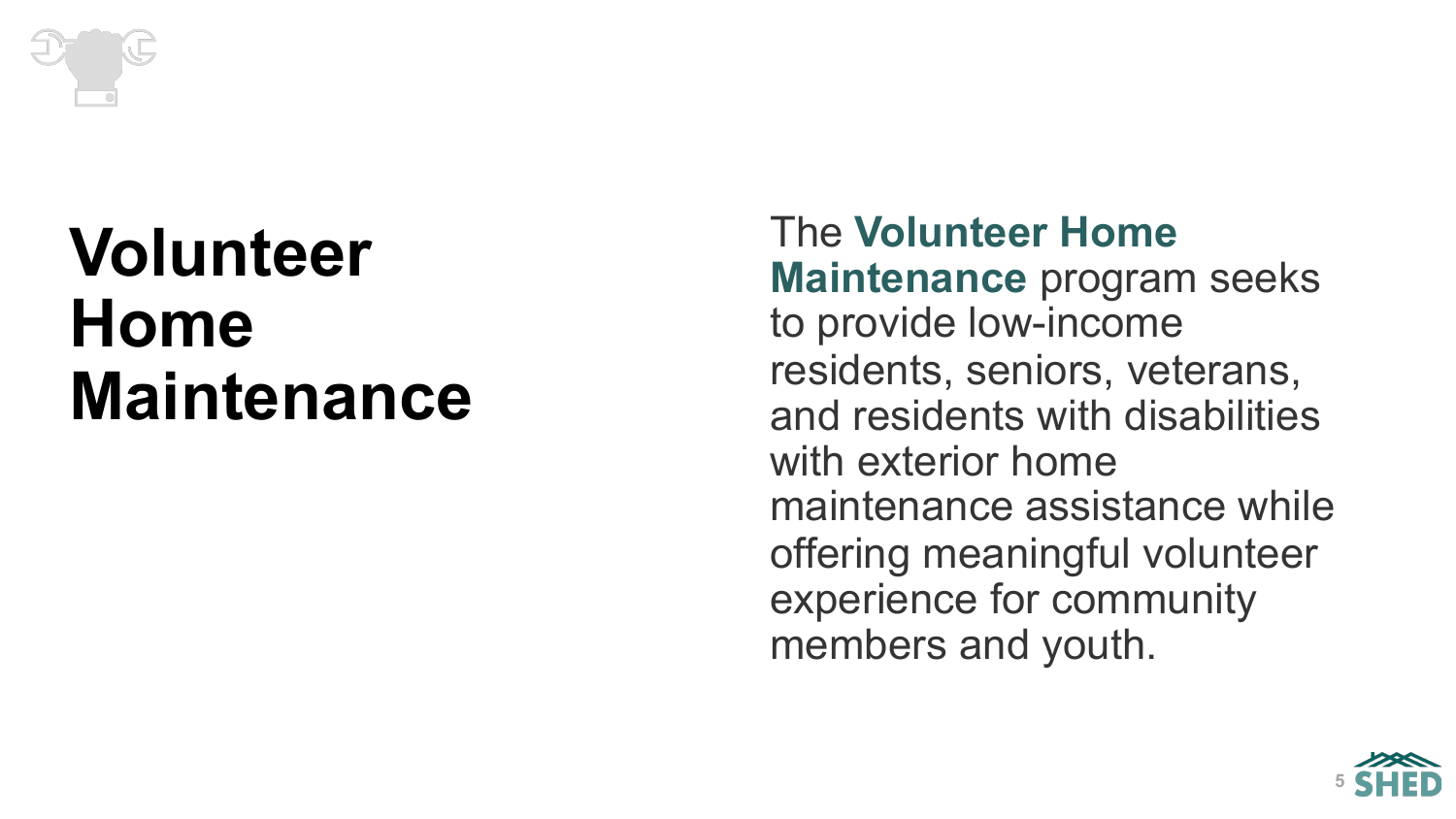- Offer alternatives to citations and fines if residents cannot maintain their property up to code standards
- Provide exterior maintenance and repairs to ensure safe, quality housing for residents
- Support aging in place for senior homeowners
- Maintain property values to preserve generational wealth and support a healthy housing market
- Maintain neighborhood pride
- Offer meaningful volunteer opportunities to other members of the community and a chance for neighbors to meet

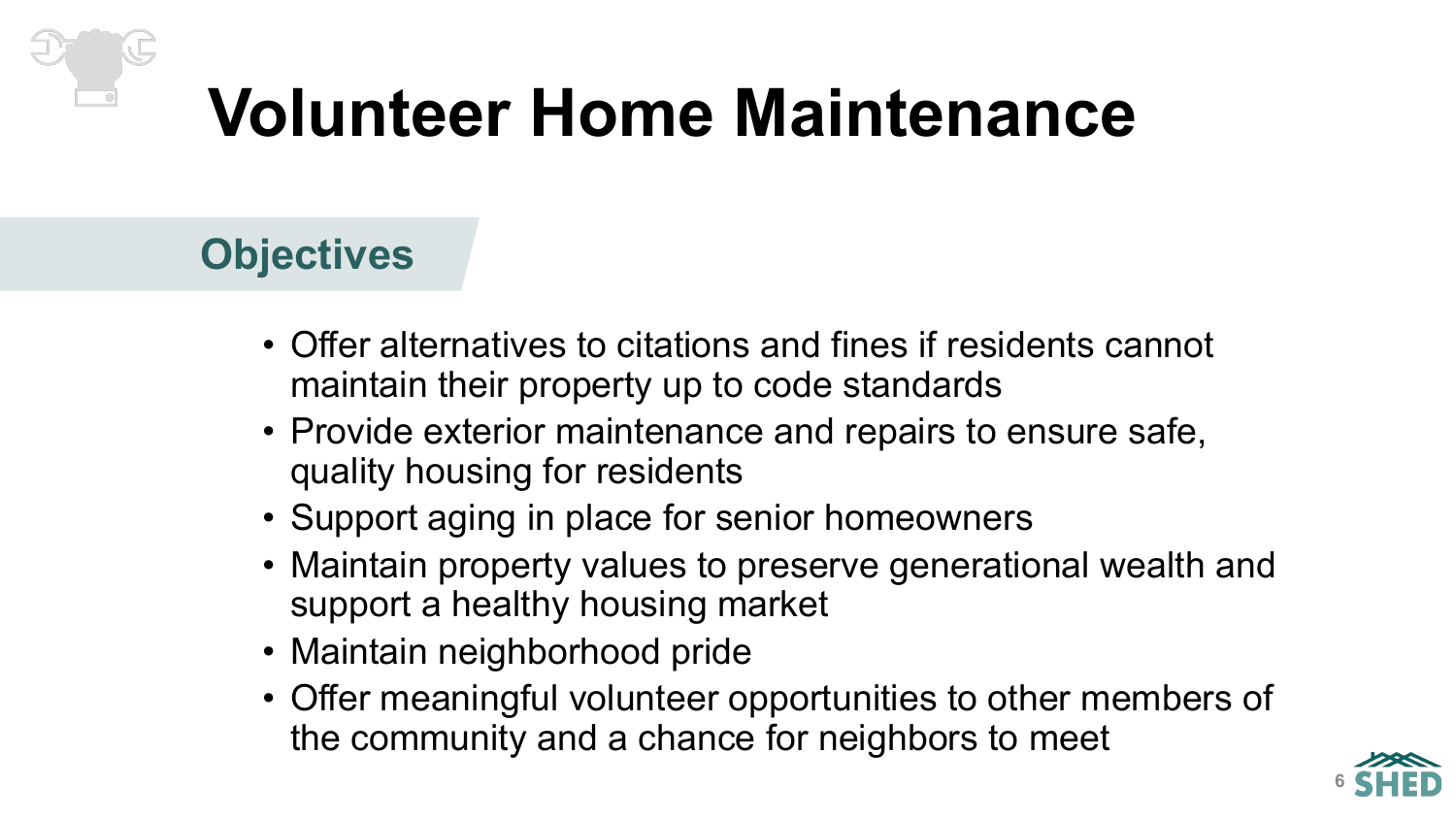#### **Outputs & Outcomes**

#### **Outputs:**

• Maintenance and repairs to residents' homes

- Reduce citations and court fines
- Support safe and accessible housing conditions
- Increase home value and generational wealth
- Increase neighborhood stability and aesthetics
- Provide meaningful volunteer opportunities
- Promote equitable development
- Aging in place

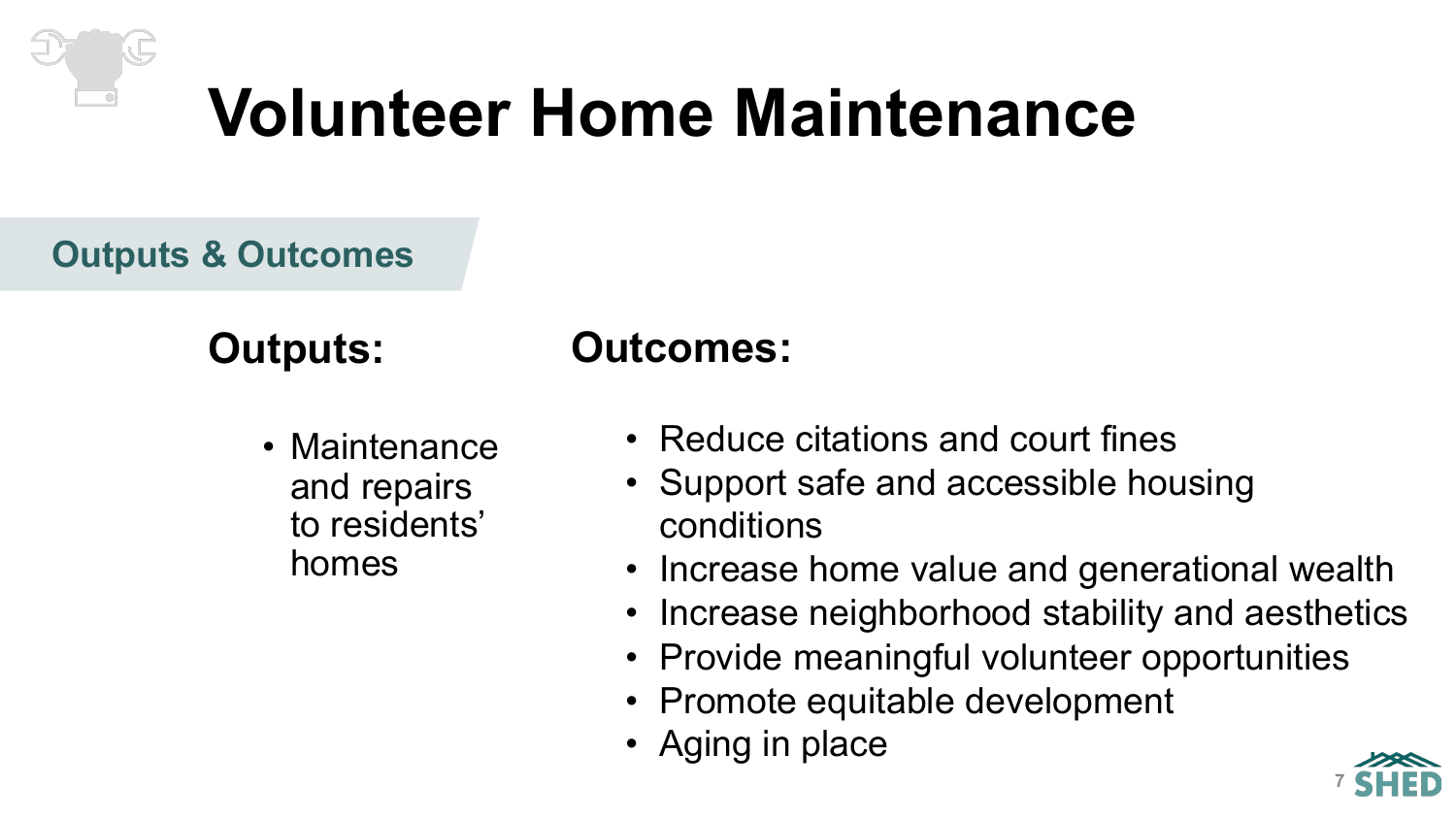- Number of neighbors served
- Volunteer hours
- Number of citations avoided/reduced
- Value of investments (time and materials)
- Property values
- Housing tenure (neighborhood)

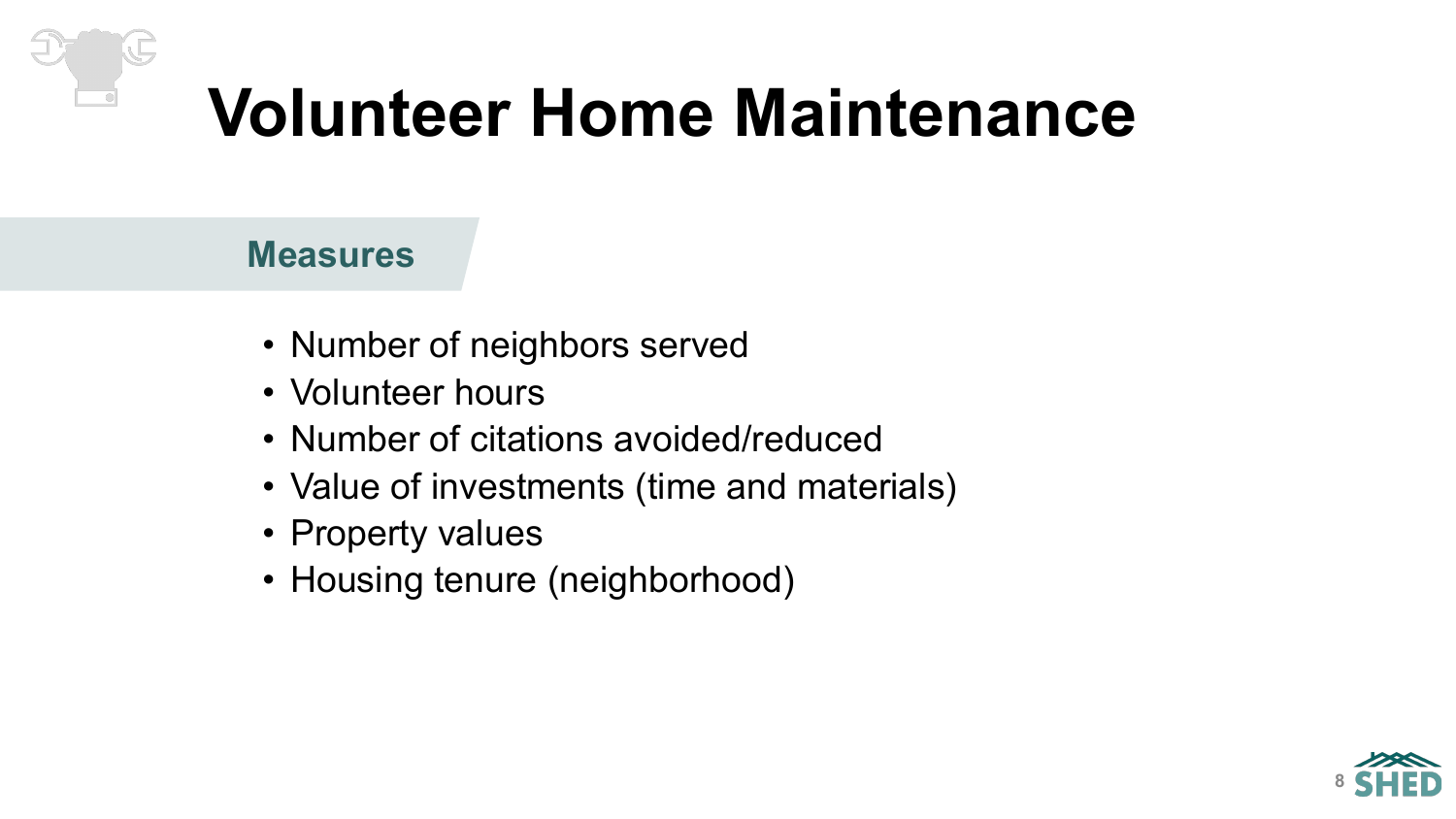

# **Home Repair**

#### The **Home Repair Program**  offers low to moderate income residents and families professional home repairs to maintain safe and affordable quality housing in University City.

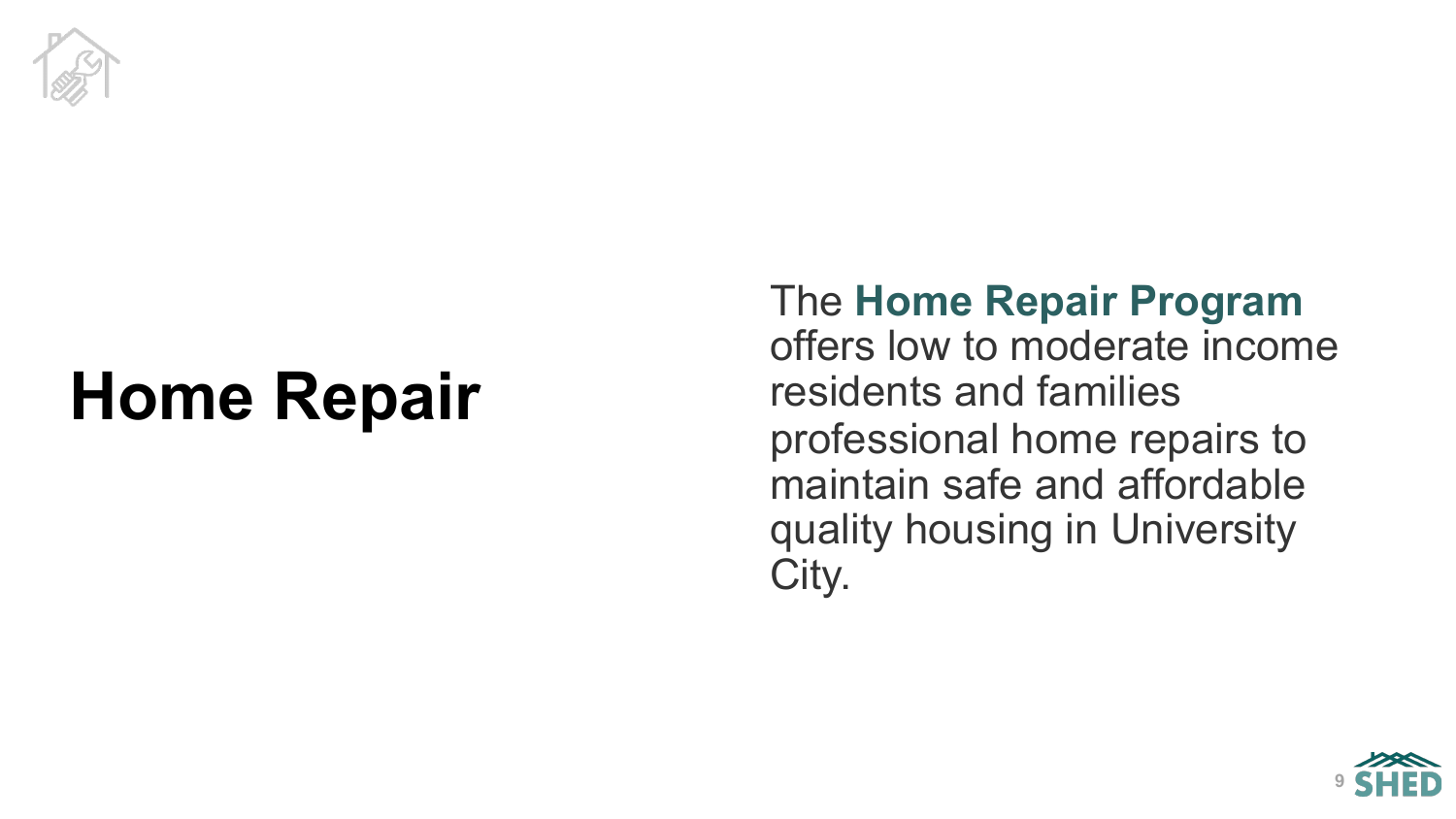

# **Home Repair Program**

- Develop pilot occupied rehab program
- Prioritize health, safety, code compliance, and accessibility issues in existing homes
- Maintain decent, safe, affordable homes that maximize accessibility and universal design
- Receive CDBG and/or HOME grant for program activities
- Offer substantial home repairs and renovations for qualifying residents
- Increase value of existing homes for homeowners
- Support sustainability by preserving and updating existing housing stock
- Preserve and increase generational wealth for low income and minority families
- Improve quality of neighborhoods in University City's 3rd Ward and surrounding areas
- Support local and minority-owned contractors
- Offer hands-on skills training and career development for local youth

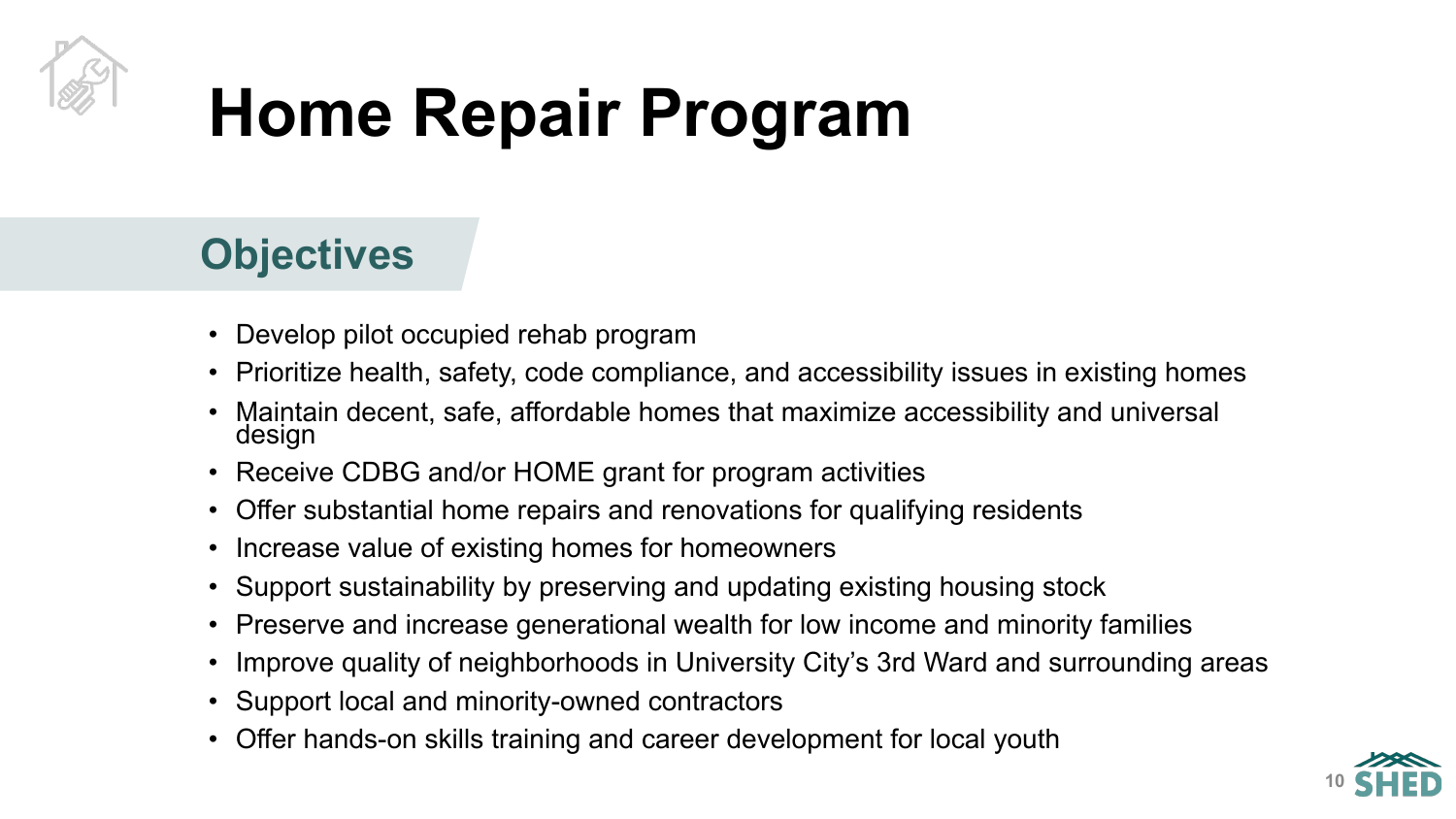

# **Home Repair Program**

**Outputs & Outcomes**

#### **Outputs:**

• 10-15 occupied homes renovated in the next 3 years, at an estimated cost of \$30,000 per home.

- Increased home value and generational wealth for families
- Estate planning for senior residents, ability to age in place
- Increased value of surrounding properties
- Homeownership for low to moderate income and minority families
- Increased safety and accessibility of homes
- More sustainable homes through efficiency updates
- Increased tax base for schools
- Pathways and pipelines to careers for high school students interested in alternatives to 4-year college track
- Increased business for local and minority contractors
- Increased neighborhood and community pride

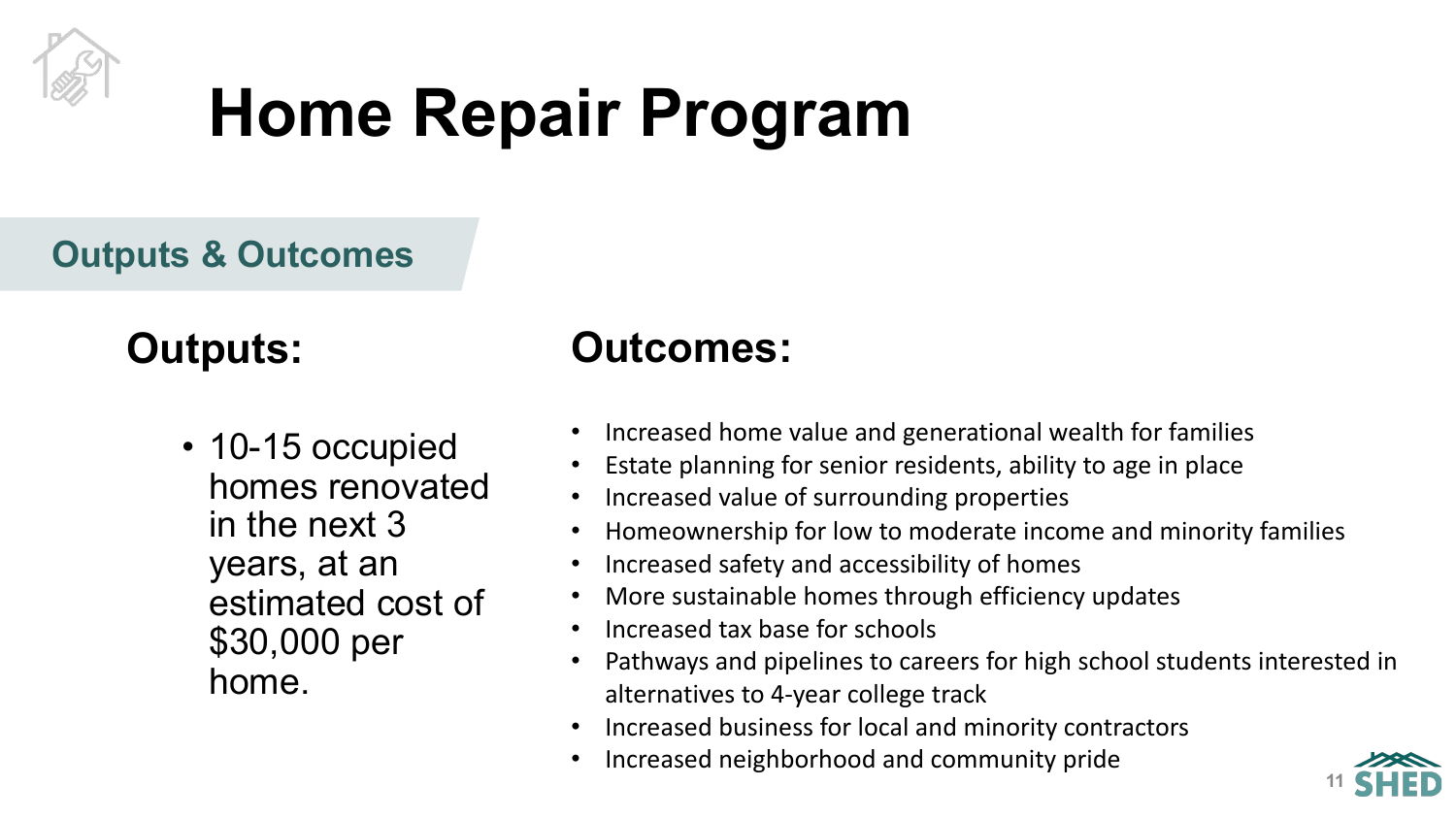

# **Home Repair Program**

- Home value
- Housing tenure
- Code enforcement
- Utility costs (savings in heating and cooling)
- Property tax revenues
- Assessed values in surrounding properties
- Reduction of environmental hazards in and around homes

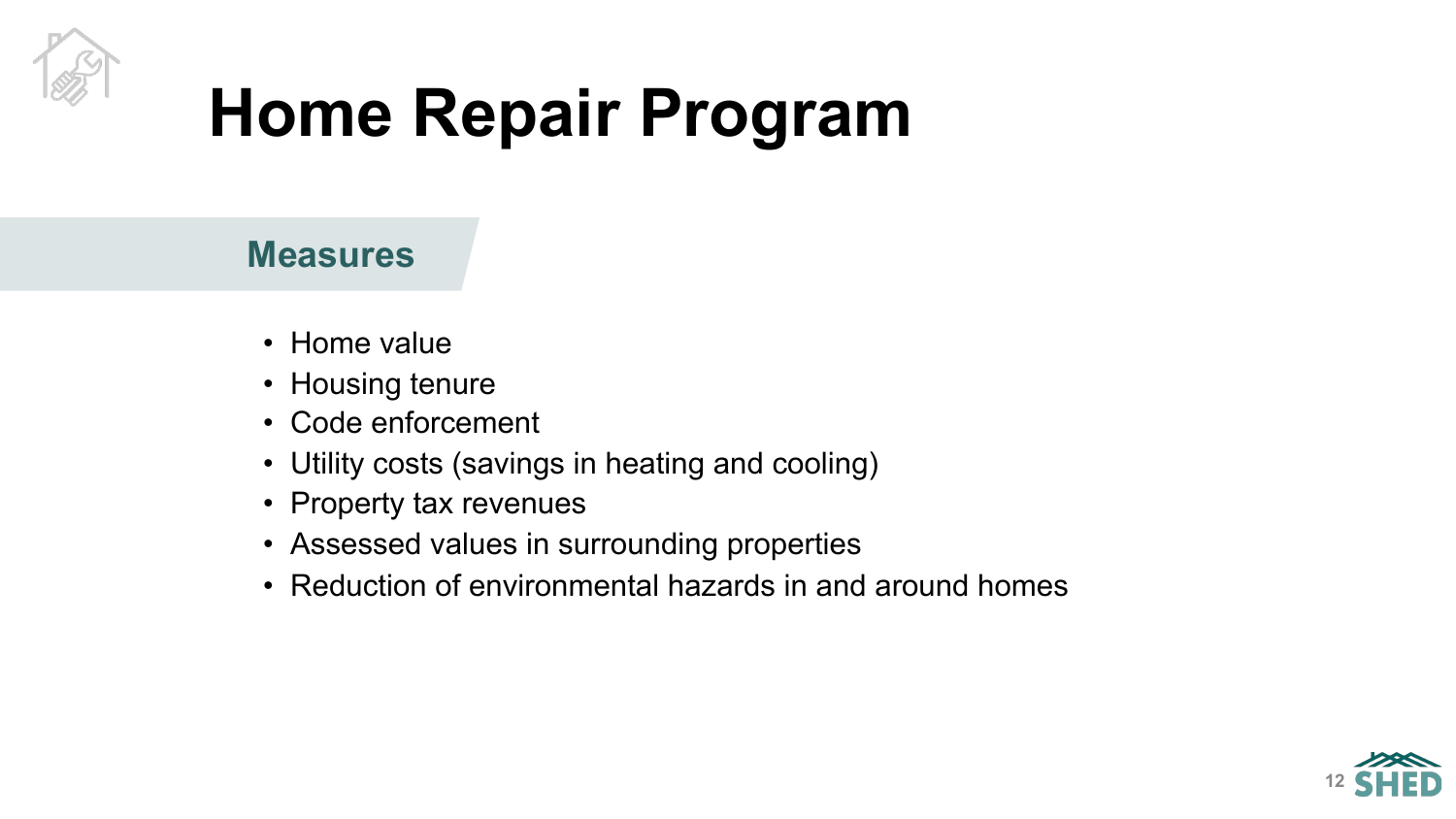

To provide homeownership opportunities and support neighborhood stability by **purchasing and rehabbing properties**, then selling them to low to moderate income families at affordable prices.

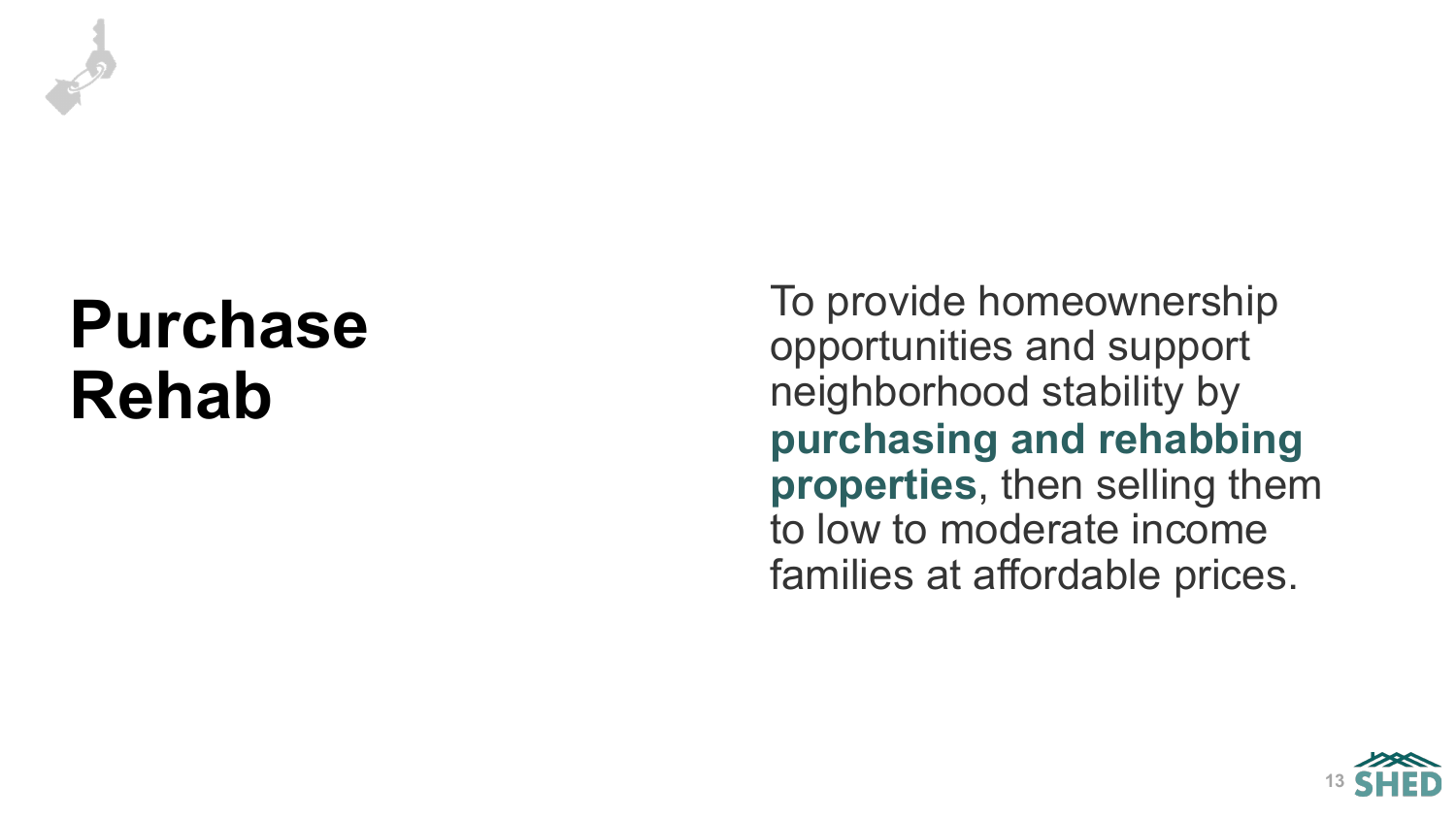

- Develop pilot acquisition rehab program
- Receive CDBG and/or HOME grant for program activities

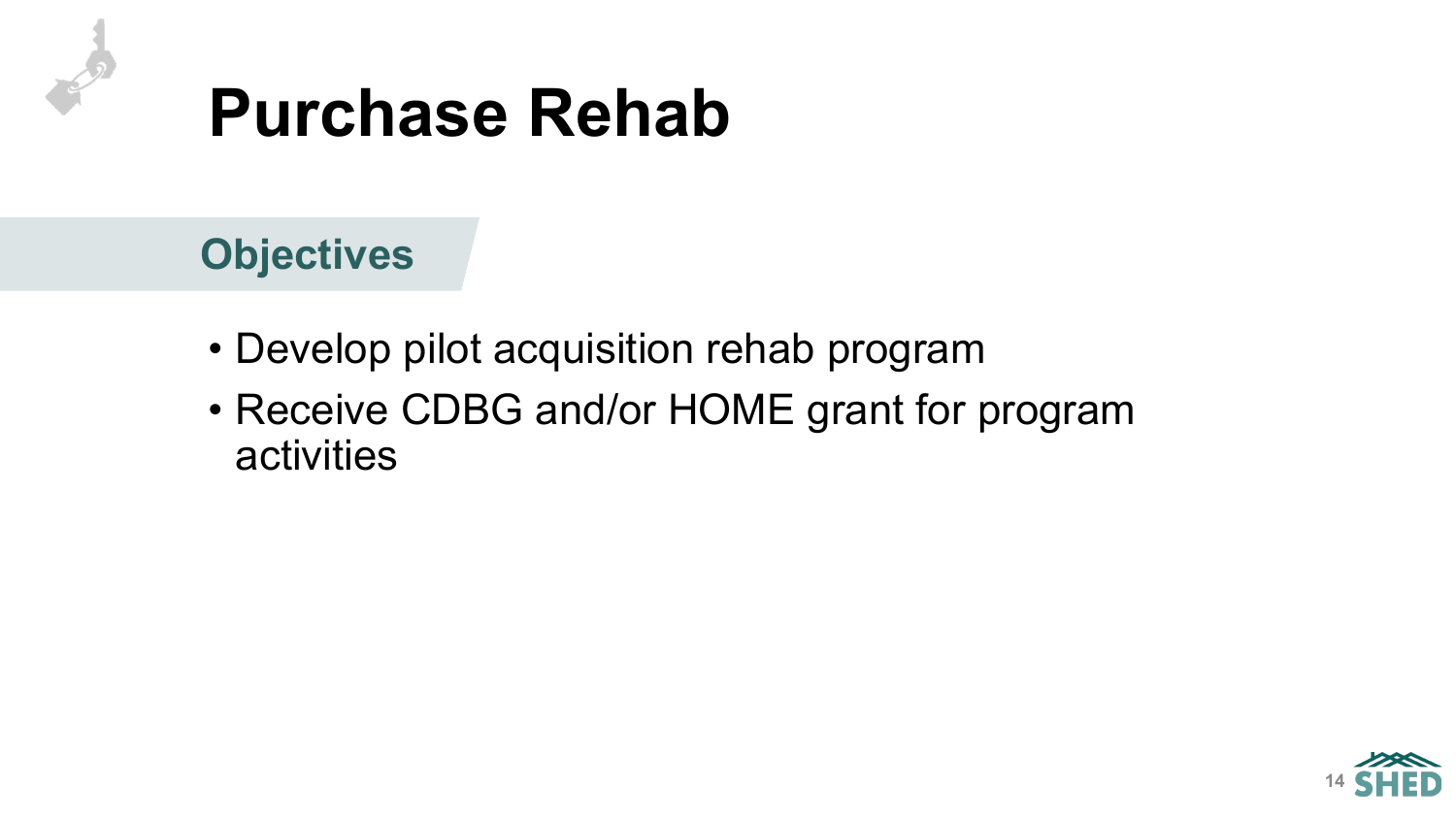

**Outputs & Outcomes**

#### **Outputs:**

• 3-5 homes renovated and sold to homeowners in the next 3 years.

- Homeownership for low to moderate income families
- Support home values in surrounding areas
- Improve and preserve existing housing stock

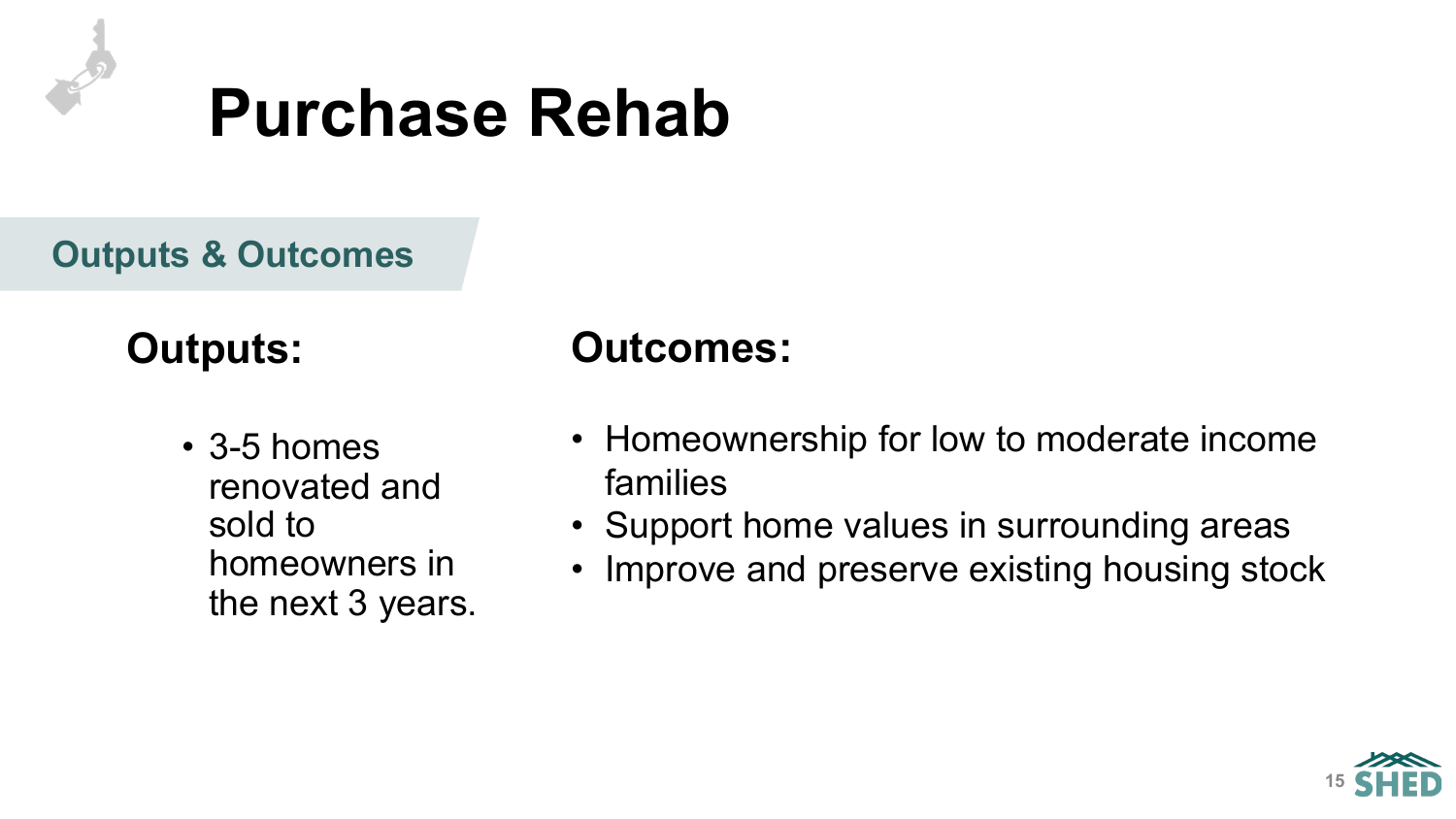

- Change in value of rehabbed homes
- Number of new homeowners
- Value of surrounding properties
- Value of contracts for local businesses
- Amount of investment in properties

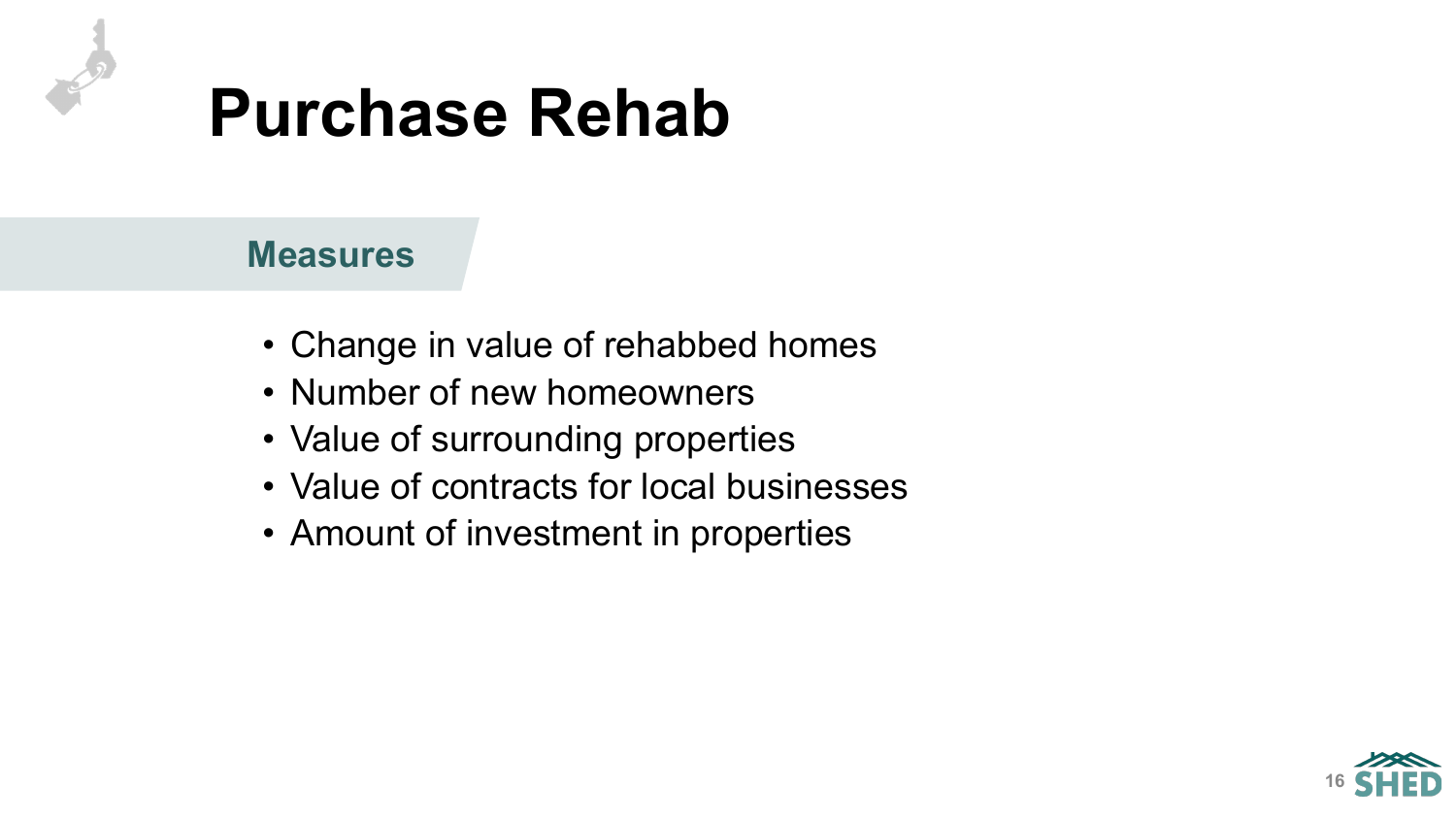

To **provide local youth with opportunities** for career pathways through the construction and landscaping trades while contributing to neighborhood and community health.

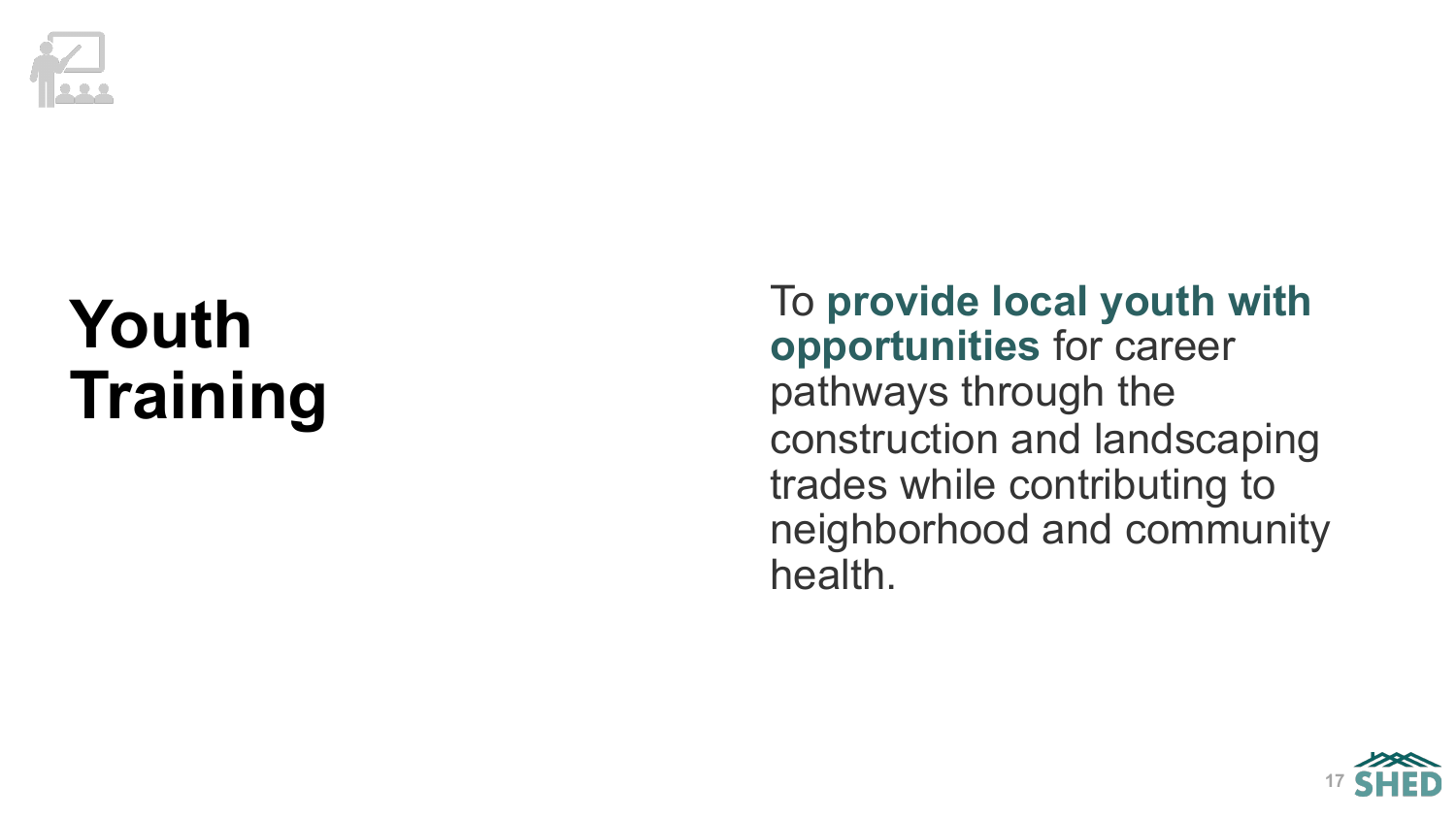

- Develop pilot student job skills training program
- Offer opportunities for real-world training at various levels through other SHED housing programs
- Provide alternative career pathways for local youth

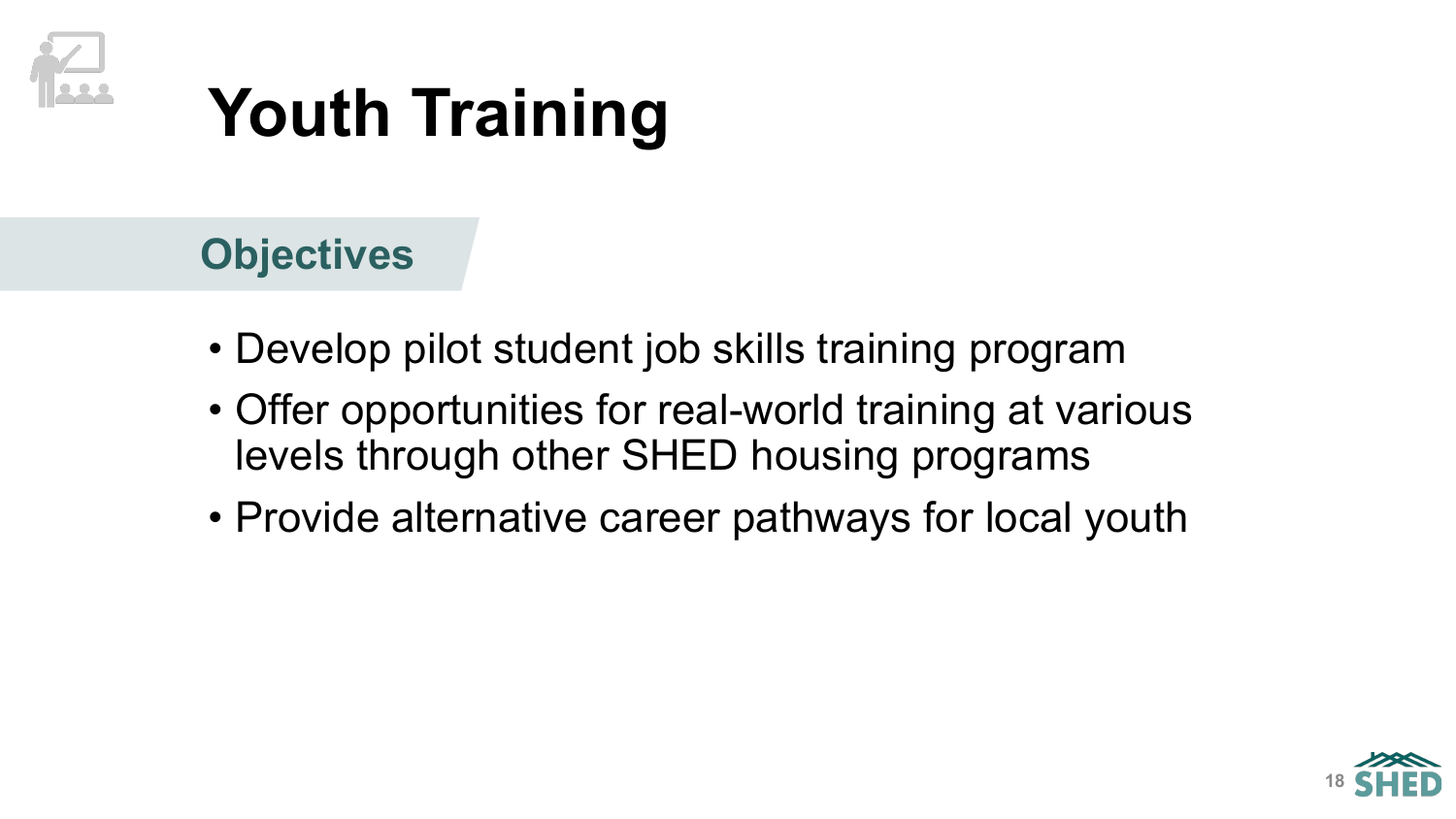

**Outputs & Outcomes**

#### **Outputs:**

- 5-15 students per year participate in program over the next three years
- Summer jobs for 5-10 students per year
- Job placement in skilled trades for 5-10 students post high school over 3 years.

- Skills development and confidence building for high school students
- Increased interest and awareness in skilled trades as an alternative career pathway to 4-year college
- Develop pipeline to quality jobs for students
- Community building with local youth contributing to housing and community development in their own community
- Leadership skills and ownership over projects for students involved

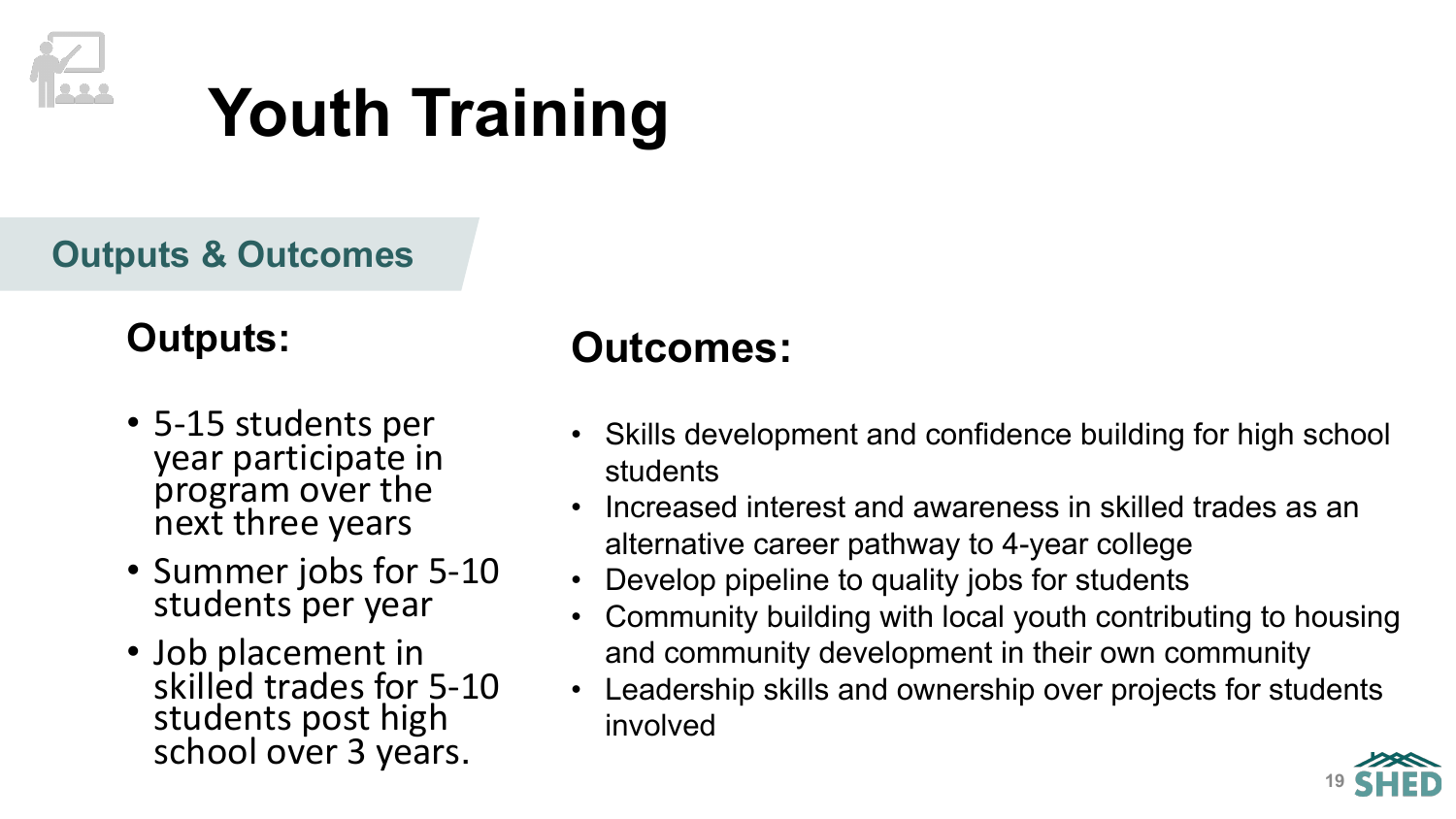

- Number of students participating in program
- Number of homes students work on
- Value of projects students complete
- Increase in home values
- Number of students connected with employment summer jobs and post graduation

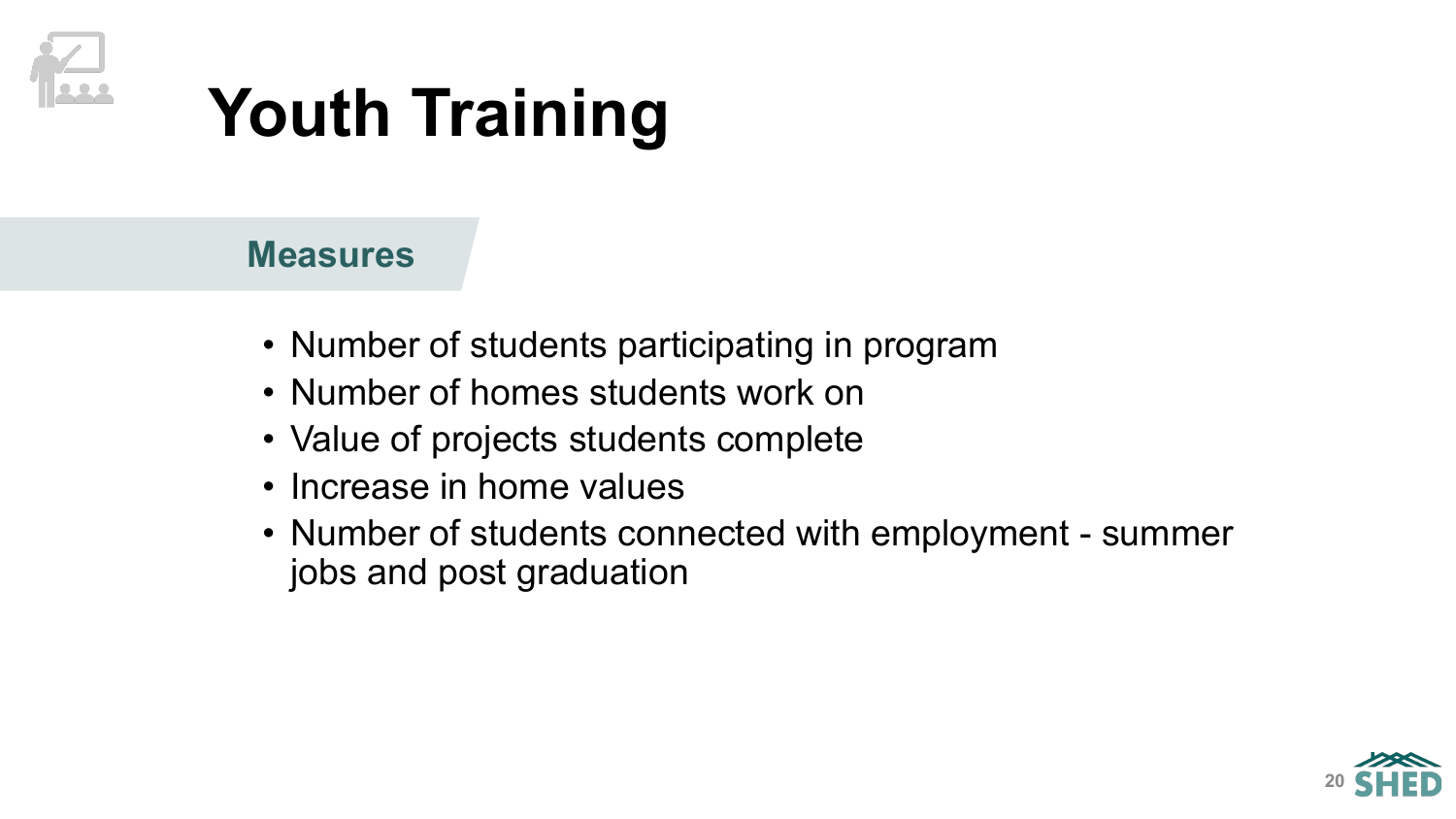

# **Community Building & Neighborhood Planning**

To **collaborate with neighborhood residents** and stakeholders on an inclusive planning process which builds consensus in the community on the direction of **neighborhood development**  over the next 20 years and develops tools and an action plan for residents to achieve these goals.

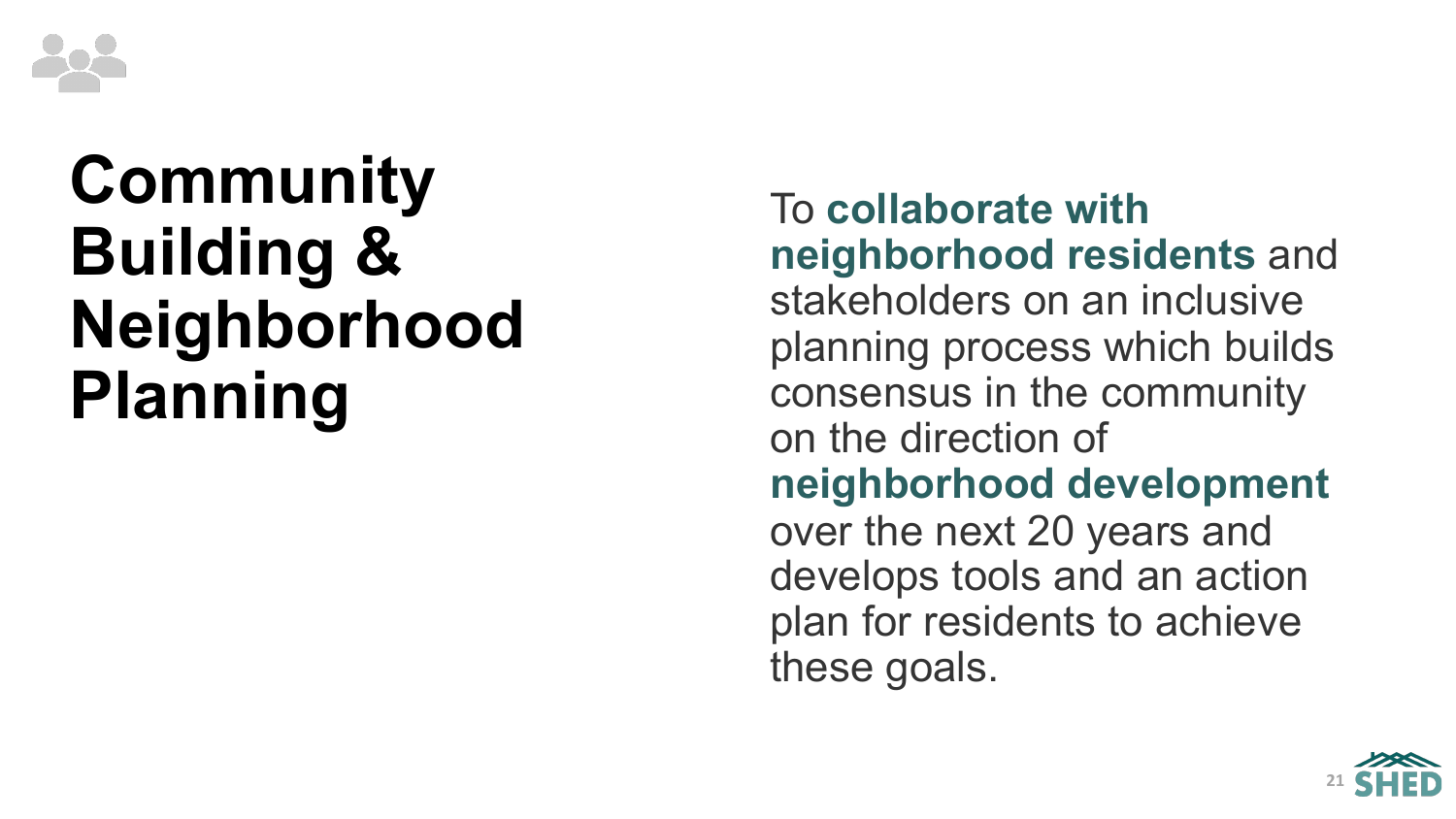

### **Community Building and Neighborhood Planning**

- Facilitate community-driven planning process for 3rd **Ward**
- Develop vision for future of neighborhoods according to residents' and stakeholders' input
- Include Olive Blvd commercial corridor in planning
- Create actionable plan with clear and achievable goals with community buy-in and resident ownership

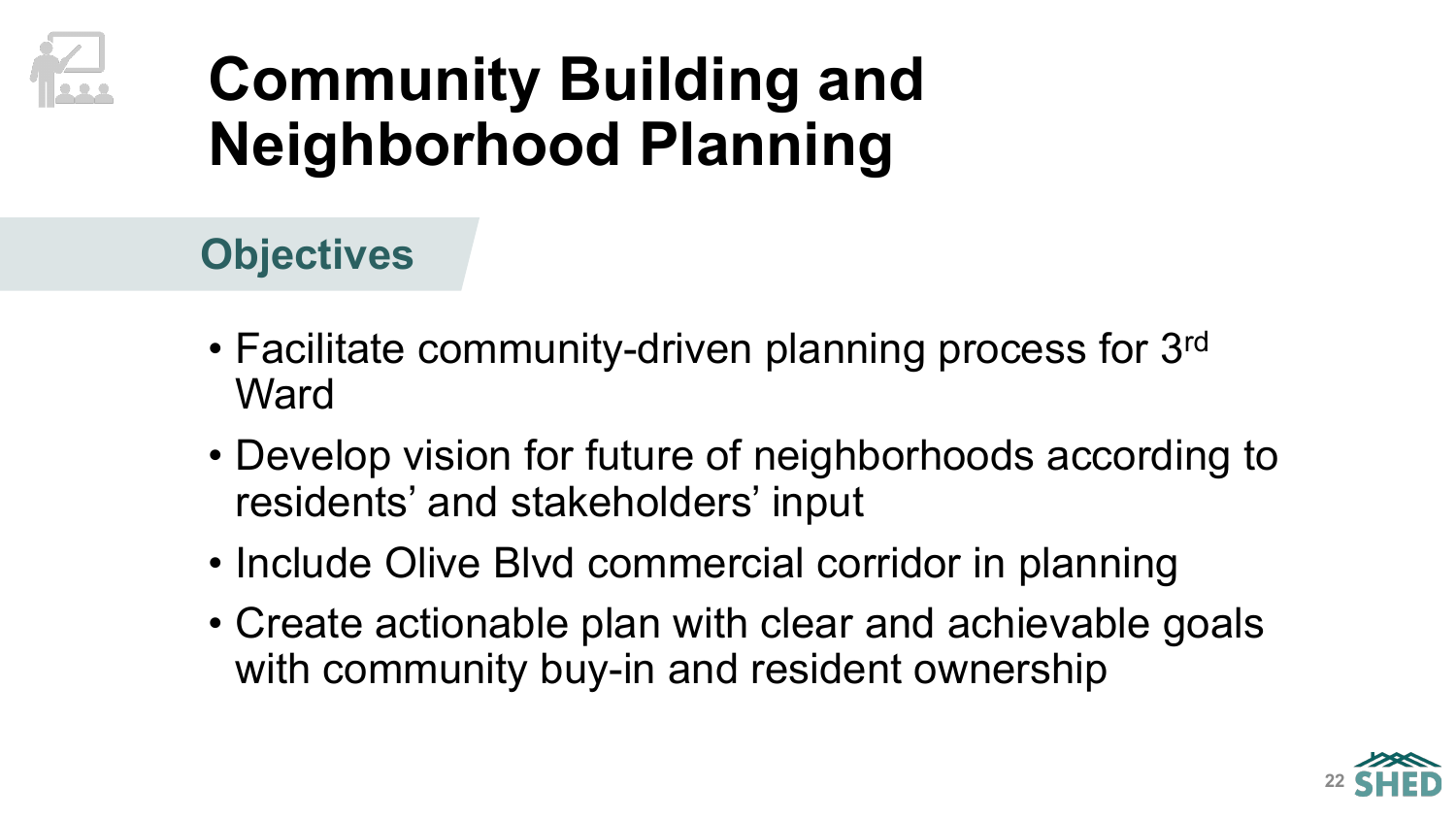

### **Community Building and Neighborhood Planning**

**Outputs & Outcomes**

#### **Outputs:**

- Neighborhood plan with buy-in and consensus from residents and stakeholders
- 20-year vision for neighborhood

- Outcomes will be determined by plan's goals and objectives
- Equitable development in the neighborhood
- Preserve and expand inclusive and accessible neighborhoods
- Plan adopted by University City

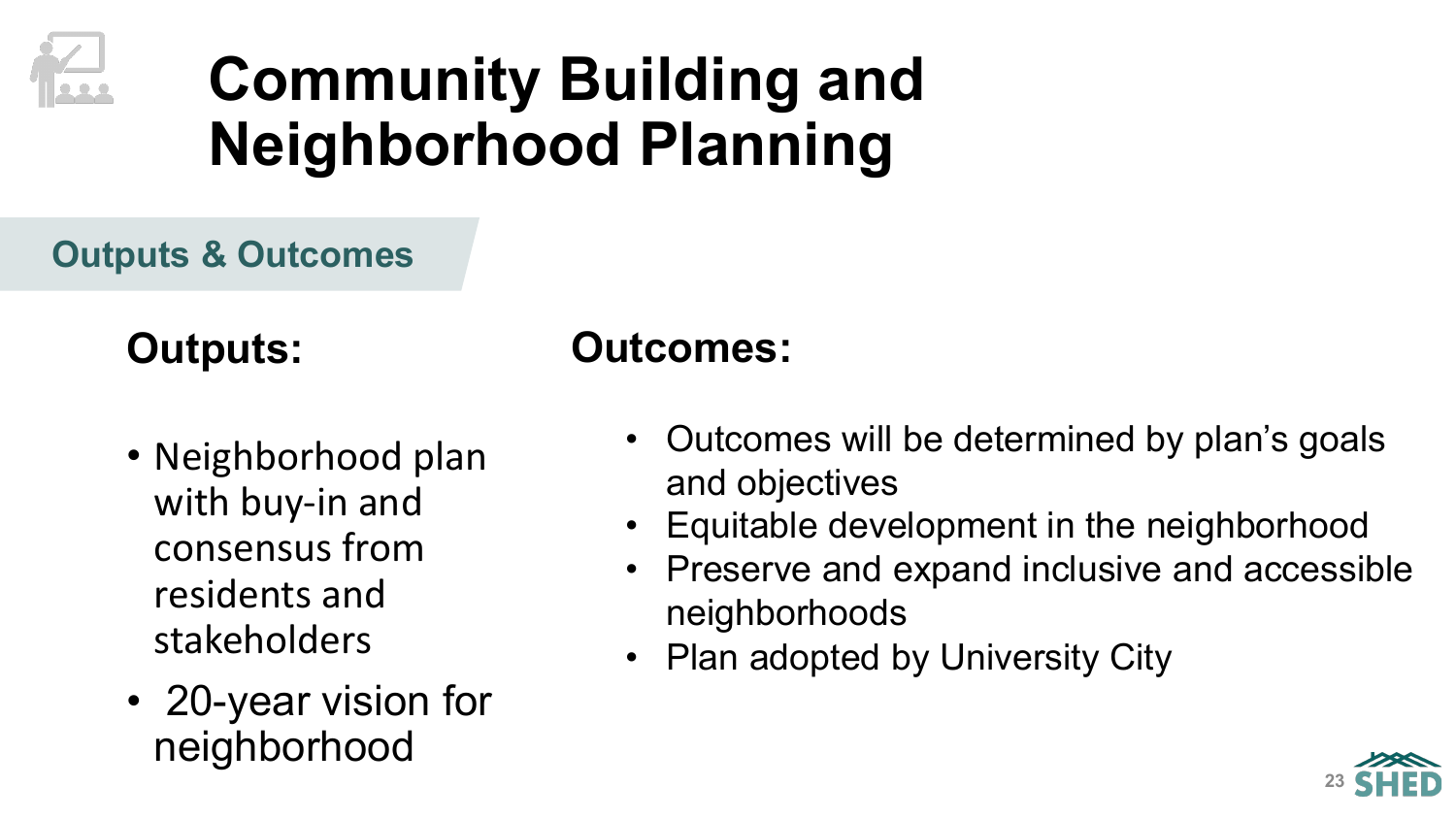### **Community Building and Neighborhood Planning**

- Breadth of community engagement (number of participants, inputs to plan)
- Data gathered from plan (housing survey, market data, etc.)
- 3<sup>rd</sup> Ward plan aligns with University City Comprehensive Plan

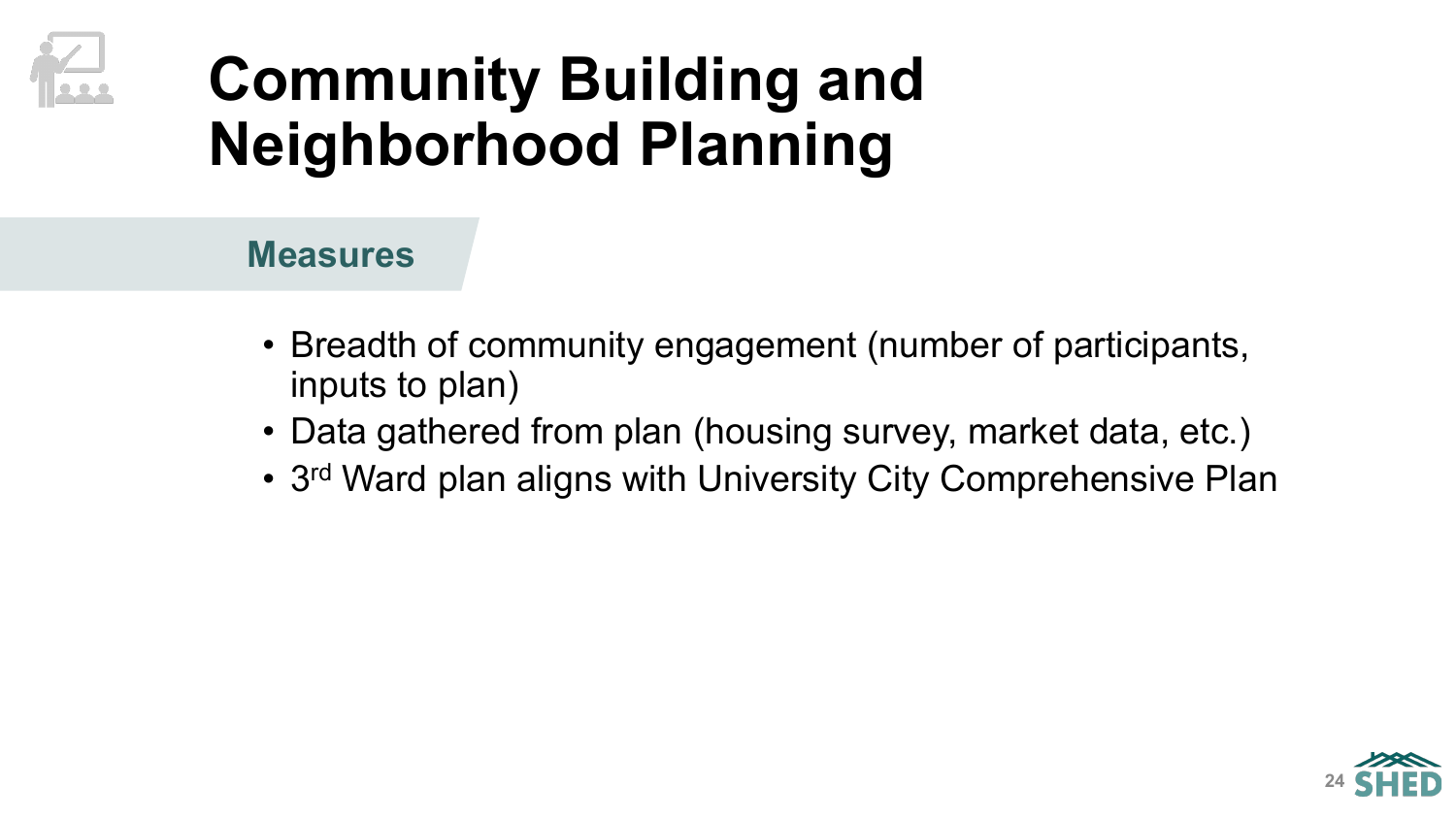

To create a sustainable CDC for the 3rd Ward and surrounding neighborhoods that attracts and manages resources, develops and maintains programs, and builds capacity in service of the organizational mission.

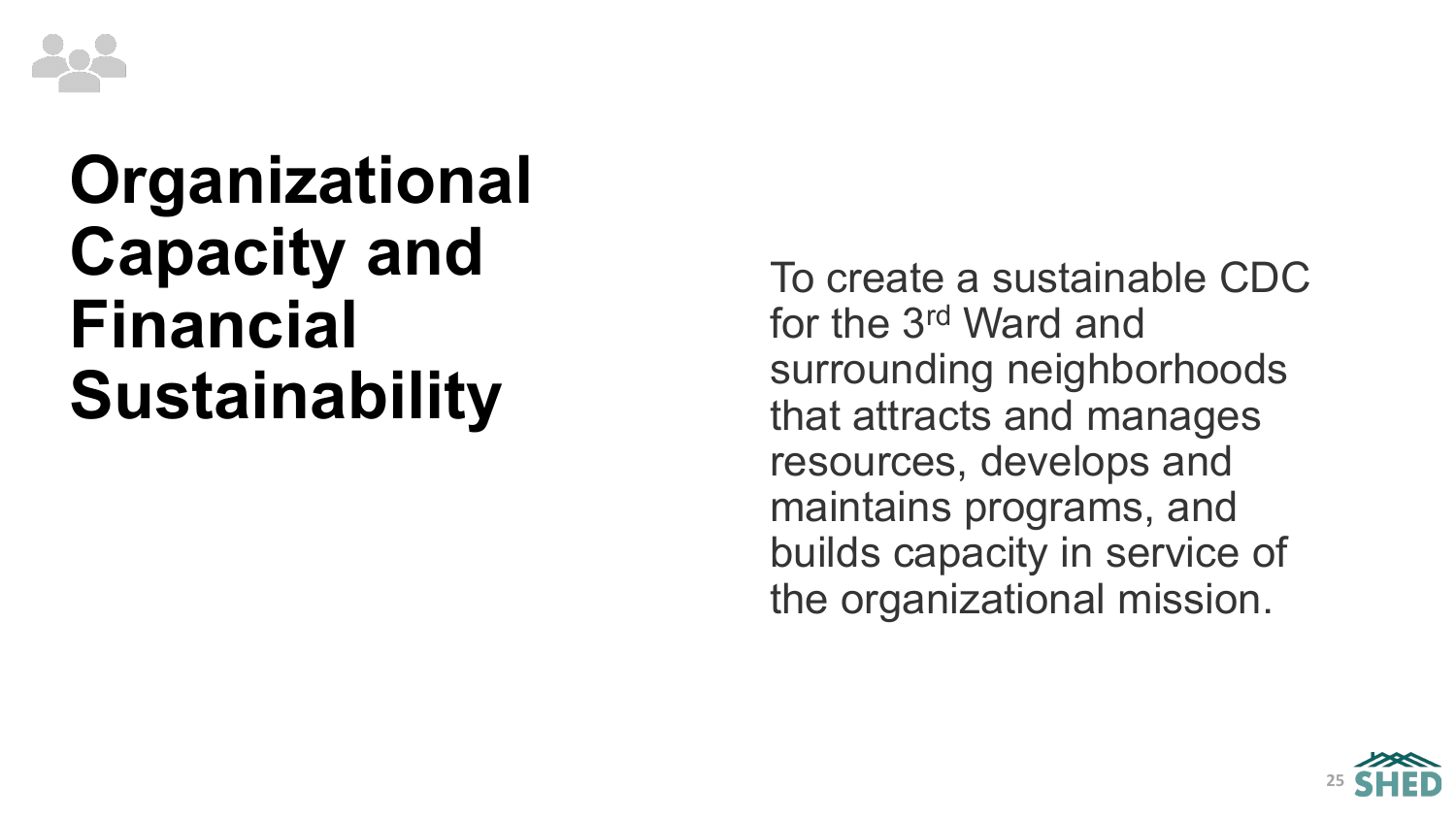

- Strengthen staff and volunteer capacity
- Strengthen board with needed skillsets
- Align and strengthen committees to support programs
- Promote brand and organizational awareness
- Build collaboration and partnerships
- Create program outcome, impact, and evaluation measurement and reporting framework
- Establish diversified revenue sources

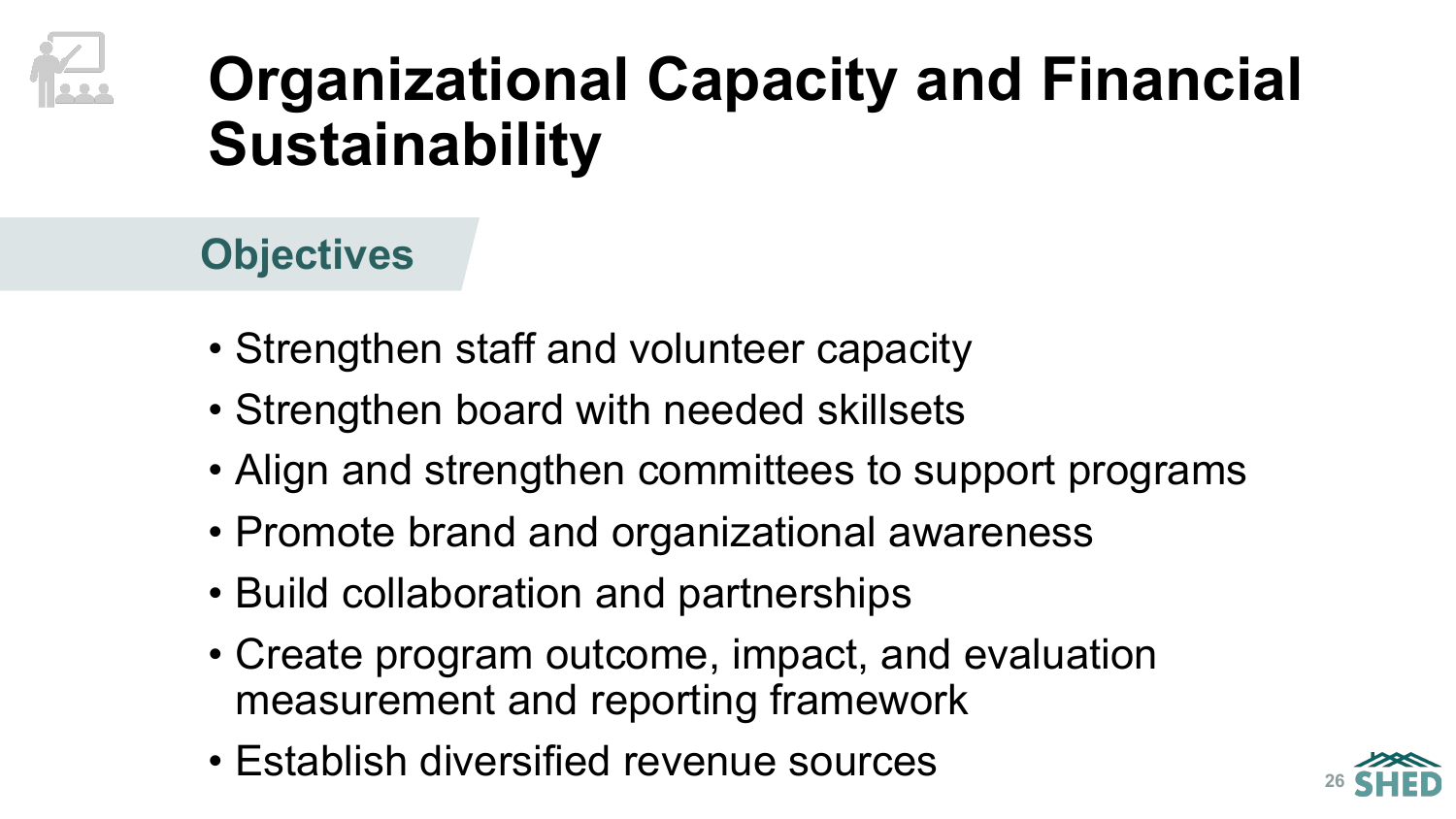**Objectives (cont.)**

- Achieve CHDO status
- Establish financial procedures and controls
- Update website and all marketing materials
- Establish community advisory board
- Host at least one annual, meaningful input session on SHED's work
- Create volunteer development and management program

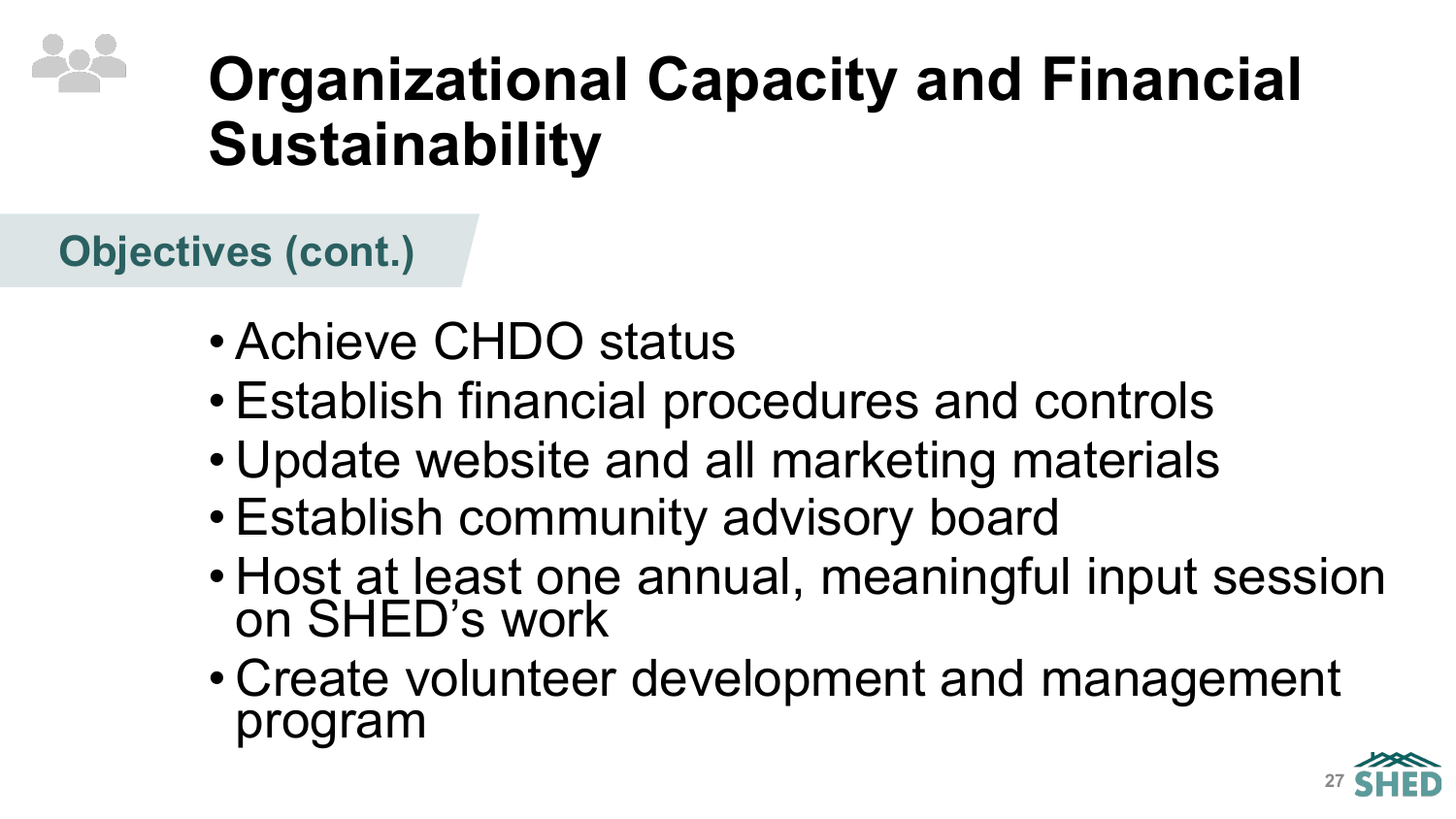#### **Outputs & Outcomes**

#### **Outputs:**

- Financial Controls
- Updated website, PR materials
- Organizational systems and documents
- Full-time staff
- Full board membership
- Community Advisory Board

- Establish and expand pilot programs
- Engage community at greater levels
- Establish SHED as a means for resident empowerment and neighborhood advocacy for the 3rd Ward
- Ensure SHED's long-term organizational sustainability